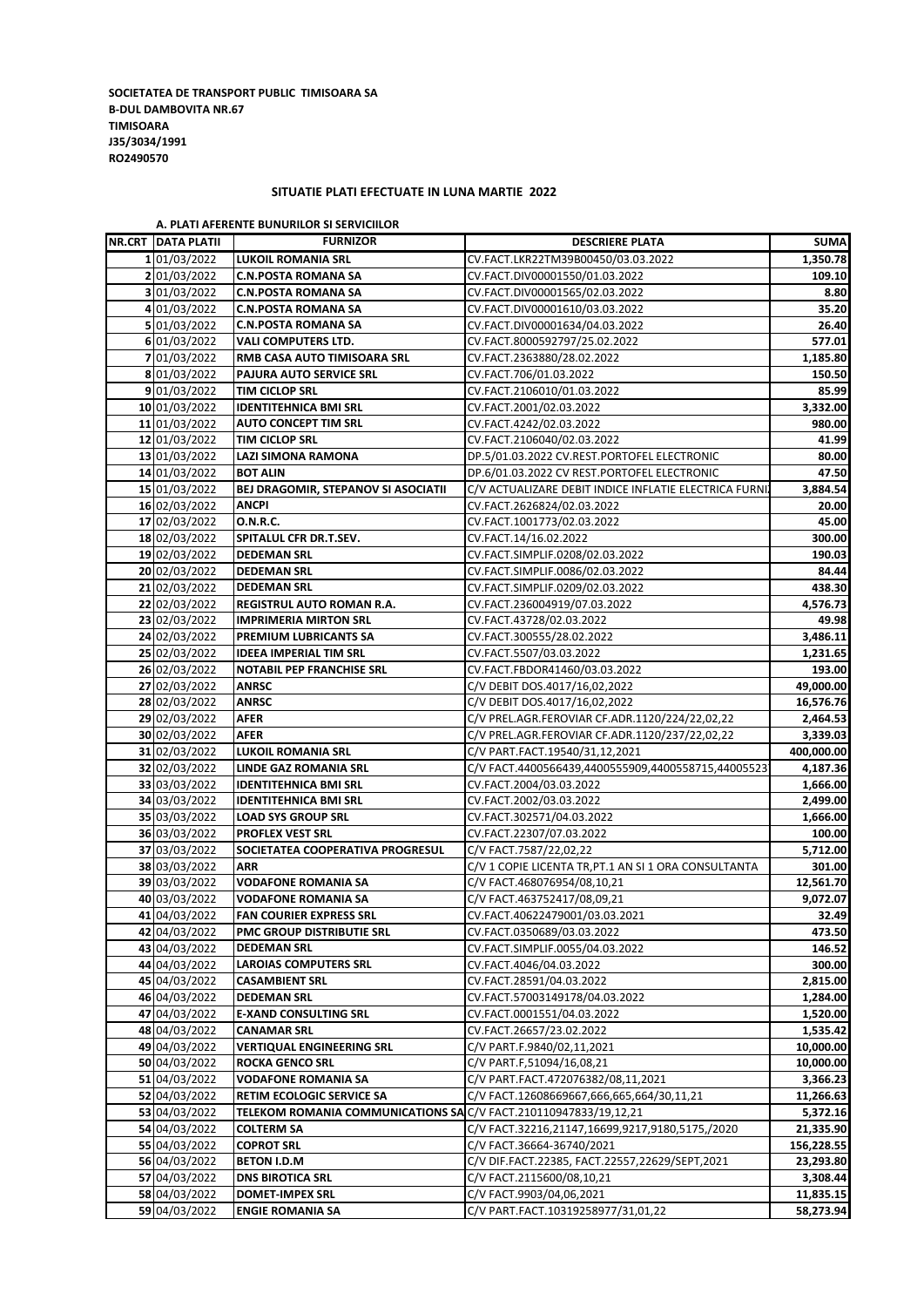| 60 04/03/2022                  | PF CONSTRUCT 2018 SRL                                             | C/V PART.FACT.148/02,11,2021                                            | 50,000.00       |
|--------------------------------|-------------------------------------------------------------------|-------------------------------------------------------------------------|-----------------|
| 61 04/03/2022                  | <b>ALLMONDOCAR SRL</b><br>C/V FACT.24643,24579,24537,24513/2021   |                                                                         |                 |
| 62 04/03/2022                  | <b>BT CONSULTING SRL</b>                                          | 40,000.00                                                               |                 |
| 63 04/03/2022                  | <b>BONCAS STAFF SRL</b>                                           | C/V DIF.F.26/01,09,21, FACT.28/20,12,21                                 | 394,055.59      |
| 64 04/03/2022                  | <b>FOERCH SRL</b>                                                 | C/V FACT.115845,96038,65709/2021                                        | 11,987.54       |
| 65 04/03/2022                  | C/V PART.FACT.02/29,12,21<br><b>AUTO SPA EXPRESS SRL</b>          |                                                                         | 50,000.00       |
| 66 04/03/2022                  | TELEKOM ROMANIA COMMUNICATIONS SAC/V FACT.210110055379/19,11,2021 |                                                                         | 5,390.62        |
| 67 04/03/2022                  | TOPPRINT TIM SRL                                                  | C/V PART.FACT.20262/05,11,21                                            | 20,000.00       |
| 68 04/03/2022                  | <b>SRAC CERT SRL</b>                                              | C/V FACT.3066584/25,01,22                                               | 18,241.74       |
| 69 04/03/2022                  | <b>ROLLING SRL</b>                                                | C/V FACT.760244,760240,760110,760109,760108,760107,6                    | 5,081.17        |
| 70 04/03/2022                  | PREMIUM LUBRICANTS SA                                             | C/V FACT.102034/30,06,21                                                | 12,786.88       |
| 71 04/03/2022                  | <b>MOBIANA COM SRL</b>                                            | C/V FACT.15319,15294,15267,15222/2021                                   | 5,034.89        |
| 72 04/03/2022                  | IVO-TIM BUSINESS SRL                                              | C/V FACT.680-14978/2021                                                 | 203,665.65      |
| 73 04/03/2022                  | <b>CLEAN CAR SOLUTIONS SRL</b>                                    | C/V PARTIAL FACTURA 97/02,03,2022                                       | 19,650.00       |
| 74 04/03/2022                  | <b>BT CONSULTING SRL</b>                                          | C/V DIF.F.20210076/26,11,21, FACT.20210089/31,12,21                     | 479,752.66      |
| 75 07/03/2022                  | <b>AUTO-OVAROM SRL</b>                                            | CV.FACT.2022510291/02.03.2022                                           | 2,435.70        |
| 76 07/03/2022                  | <b>AUTO-OVAROM SRL</b>                                            | CV.FACT.2022110371/07.03.2022                                           | 296.91          |
| 77 07/03/2022                  | <b>DEDEMAN SRL</b>                                                | CV.FACT.57012147483/07.03.2022                                          | 624.63          |
| 78 07/03/2022                  | <b>SIROD SRL</b>                                                  | CV.FACT.3013/04.03.2022                                                 | 1,423.24        |
| 79 07/03/2022                  | <b>FAN COURIER EXPRESS SRL</b>                                    | CV.FACT.SIMPLIF.70662499808/07.03.2022                                  | 70.57           |
| 80 07/03/2022                  | <b>DEDEMAN SRL</b>                                                | CV.FACT.SIMPLIF.0053/09.03.2022                                         | 126.50          |
| 81 07/03/2022                  | <b>C.N.POSTA ROMANA SA</b>                                        | CV.FACT.00001673/07.03.2022                                             | 88.00           |
| 82 07/03/2022                  | <b>C.N.POSTA ROMANA SA</b>                                        | CV.FACT.001693/08.03.2022                                               | 61.60           |
| 83 07/03/2022                  | <b>C.N.POSTA ROMANA SA</b>                                        | CV.FACT.00001731/09.03.2022                                             | 52.80           |
| 84 07/03/2022                  | <b>C.N.POSTA ROMANA SA</b>                                        | CV.FACT.00001759/10.03.2022                                             | 26.80           |
| 85 07/03/2022                  | CENTRUL DE PREGATIRE PT PERSONALUL DIIC/V FACT.23603/28,02,22     |                                                                         | 110.00          |
| 86 07/03/2022                  | MIHAELA & GABI CONSTRUCT SRL                                      | C/V FACT.PROF.24/22,12,21                                               | 12,961.91       |
| 87 07/03/2022                  | <b>LUKOIL ROMANIA SRL</b>                                         | C/V PART.FACT.19540/31,12,2021                                          | 151,322.45      |
| 88 07/03/2022                  | PERFORMANCE LUBRICANTS SRL                                        | C/V FACT.01603/26,11,21, PART.F.01690/17,12,21                          | 18,000.00       |
| 89 07/03/2022                  | <b>SERVICE FAUR SRL</b>                                           | C/V FACT.012778/04,03,22                                                | 40,690.52       |
| 90 07/03/2022                  | <b>SIROD</b>                                                      | C/V FACTURA 2754/26,05,2021                                             | 4,066.23        |
| 91 07/03/2022                  | <b>INSTAL SOMET</b>                                               | C/V PARTIAL FACTURA 3195/24,12,2021                                     | 5,000.00        |
| 92 07/03/2022                  | <b>FERMIT SA</b>                                                  | C/V FACTURA 047794/09,11,2021                                           | 2,429.98        |
| 93 07/03/2022                  | REGISTRUL AUTO ROMAN RA                                           | C/V FACTURA 241074542/01,03,2022                                        | 1,467.24        |
| 94 07/03/2022                  | <b>PROSAFE TOTAL SRL</b>                                          | C/V FACT.42432,42490,42562,42728,42959,43101/2021                       | 2,510.25        |
| 95 07/03/2022                  | <b>BLUE SYS TECHNOLOGIES SRL</b>                                  | C/V FACT.3670/08,10,21, FACT.787/10,12,21                               | 9,412.91        |
| 96 07/03/2022                  | KLEMAT SRL                                                        | C/V FACT.58285,58311,34013,58359,58376/2022<br>C/V FACT.165587/23,02,22 | 5,911.38        |
| 97 07/03/2022<br>98 07/03/2022 | UNIVERSITATEA POLITEHNICA TIMISOARA<br><b>CTCE</b>                | C/V FACT.140776/21,02,22                                                | 16.80<br>155.35 |
| 99 08/03/2022                  | <b>CASAMBIENT SRL</b>                                             | CV.FACT.28598/11.03.2022                                                | 5,000.00        |
| 100 08/03/2022                 | PROMETHEUS TRADE SRL                                              | CV.FACT.1198/09.03.2022                                                 | 1,326.00        |
| 101 08/03/2022                 | <b>ROLLING SRL</b>                                                | CV.FACT.956712/08.03.2022                                               | 167.47          |
| 102 08/03/2022                 | <b>ROCKA GENCO SRL</b>                                            | C/V PART.FACT.51094/16,08,21                                            | 10,000.00       |
| 103 08/03/2022                 | <b>VERTIQUAL ENGINEERING SRL</b>                                  | C/V PART.FACT.9840/02,11,2021                                           | 10,000.00       |
| 104 08/03/2022                 | <b>HEXAGON OA SRL</b>                                             | C/V FACT.2213989,3984,4105,5202,6122,6123/2021                          | 5,050.59        |
| 105 08/03/2022                 | IDEEA IMPERIAL TIM SRL                                            | C/V FACT.5147/16,11,21                                                  | 3,718.75        |
| 106 08/03/2022                 | RCS& RDS SA                                                       | C/V FACT.46572458,460,461/06,07,21                                      | 12,546.92       |
| 107 08/03/2022                 | <b>GAZ EST SA</b>                                                 | C/V PART.FACT.50/1001326/31,03,2021                                     | 20,000.00       |
| 108 08/03/2022                 | <b>ENA VEST DESIGN TM SRL</b>                                     | C/V PART.FACT.22/18,01,22                                               | 10,000.00       |
| 109 08/03/2022                 | <b>CLEAN CAR SOLUTIONS SRL</b>                                    | C/V DIF.FACT.0097/02,03,22                                              | 22,000.00       |
| 110 08/03/2022                 | <b>INTER CONECTER SRL</b>                                         | C/V FACT.20198037/07,06,21                                              | 13,938.05       |
| 111 08/03/2022                 | <b>ACG FIRST SRL</b>                                              | C/V FACT.901/04,03,2022                                                 | 4,046.00        |
| 112 08/03/2022                 | <b>TONER PLUS SRL</b>                                             | C/V FACT.PROF.0101/25,02,22                                             | 5,667.97        |
| 113 08/03/2022                 | E-DISTRIBUTIE BANAT SA                                            | C/V FACT.SB82200008602/03,03,22                                         | 142.80          |
| 114 09/03/2022                 | <b>ELMAS-PAGAD SRL</b>                                            | C/V FACT.110209,F110741,F111250,F112079,F112080/2022                    | 20,611.04       |
| 115 09/03/2022                 | <b>MUGAMBO SRL</b>                                                | CV.FACT.0319/09.03.2022                                                 | 240.00          |
| 116 09/03/2022                 | <b>MANETON SRL</b>                                                | CV.FACT.0146/09.03.2022                                                 | 240.00          |
| 117 09/03/2022                 | D.F.MUN.TIMISOARA                                                 | CV.FACT.1128221/09.03.2022                                              | 50.00           |
| 118 09/03/2022                 | LUKOIL ROMANIA SRL                                                | CV.FACT.LKR22TM39B00535/11.03.2022                                      | 1,504.16        |
| 119 09/03/2022                 | TIM CICLOP SRL                                                    | CV.FACT.2106068/09.03.2022                                              | 219.92          |
| 120 09/03/2022                 | <b>M&amp;C OVERVOLTAGE SRL</b>                                    | CV.FACT.8038/09.03.2022                                                 | 2,629.90        |
| 121 09/03/2022                 | <b>M&amp;C OVERVOLTAGE SRL</b>                                    | CV.FACT.8039/09.03.2022                                                 | 656.88          |
| 122 09/03/2022                 | GICA IMPORT EXPORT ITALIA SRL                                     | CV.FACT.22210854/10.03.2022                                             | 1,488.64        |
| 123 09/03/2022                 | TIM CICLOP SRL                                                    | CV.FACT.2106124/10.03.2022                                              | 15.99           |
| 124 09/03/2022                 | <b>PROFLEX VEST SRL</b>                                           | CV.FACT.22320/08.03.2022                                                | 200.00          |
| 125 09/03/2022                 | DEDEMAN SRL                                                       | CV.FACT.5700860360/15.03.2022                                           | 1,518.24        |
| 126 09/03/2022                 | TIM CICLOP SRL                                                    | CV.FACT.2106162,2106163/15.03.2022                                      | 11.90           |
| 127 09/03/2022                 | DEZMEMBRARI ECONOMYCARS SRL                                       | CV.FACT.02394/09.03.2022                                                | 357.00          |
| 128 10/03/2022                 | TIM CICLOP SRL                                                    | CV.FACT.2106123/10.03.2022                                              | 74.90           |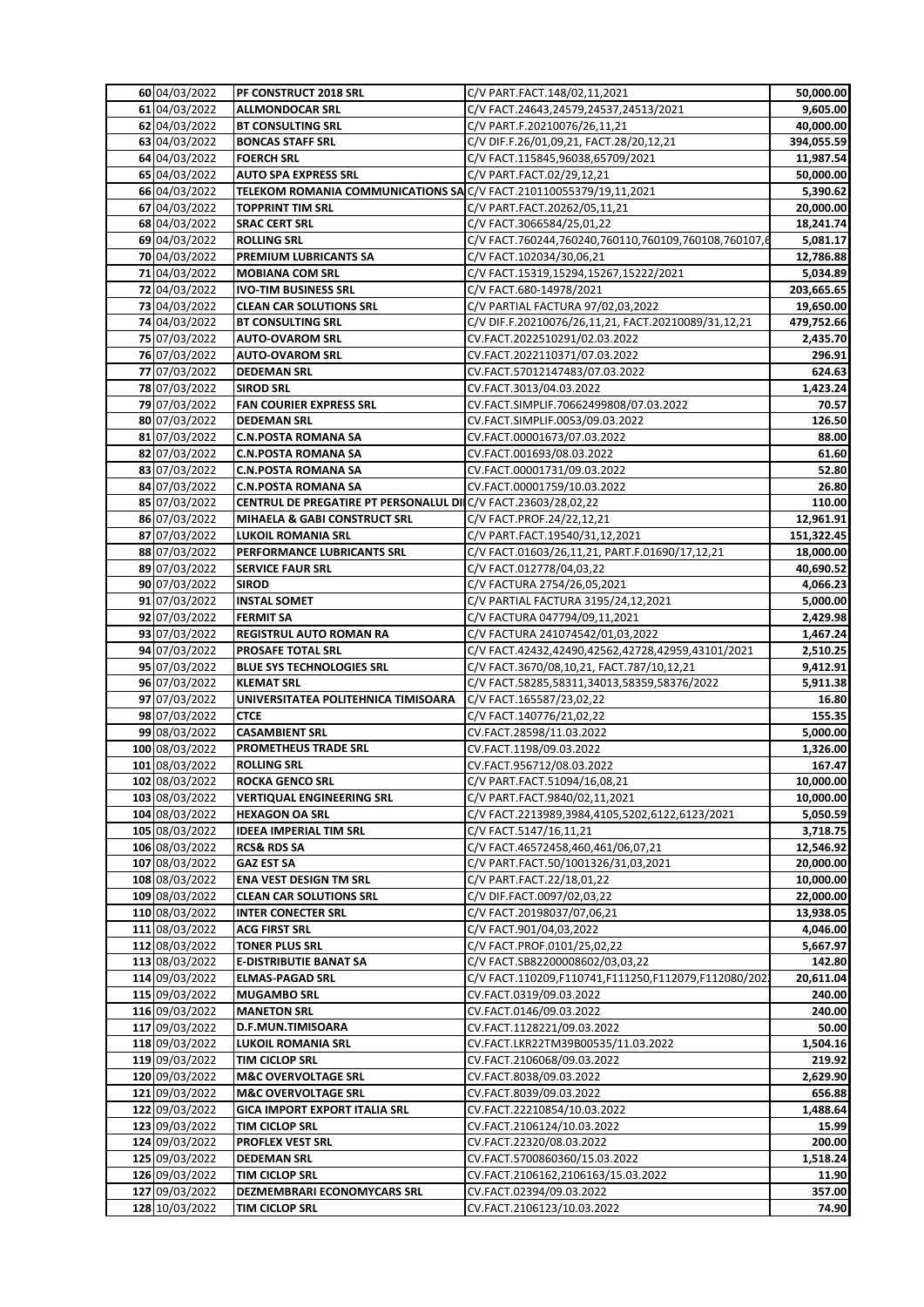| 129 10/03/2022                   | <b>PREMIUM LUBRICANTS SA</b>                                     | CV.FACT.300658/08.03.2022                                                                | 3,817.04            |
|----------------------------------|------------------------------------------------------------------|------------------------------------------------------------------------------------------|---------------------|
| 130 10/03/2022                   | <b>SHABERO SRL</b>                                               | CV.FACT.27011/10.03.2022                                                                 | 220.00              |
| 131 10/03/2022                   | <b>GALLPRINT SRL</b>                                             | CV.FACT.0277124/10.03.2022                                                               | 161.00              |
| 132 10/03/2022                   | <b>FAN COURIER EXPRESS SRL</b>                                   | CV.FACT.SIMPLIF.70702115002/11.03.2022                                                   | 34.51               |
| 133 10/03/2022                   | <b>DEDEMAN SRL</b>                                               | CV.FACT.SIMPLIF.0059/10.03.2022                                                          | 336.96              |
| 134 10/03/2022                   | <b>DEDEMAN SRL</b>                                               | CV.FACT.SIMPLIF.0135/11.03.2022                                                          | 239.78              |
| 135 10/03/2022                   | <b>BUBURUZE EXPEDITII SRL</b>                                    | CV.FACT.571/10.03.2022                                                                   | 97.58               |
| 136 10/03/2022                   | <b>SIROD</b>                                                     | C/V FACTURA PROFORMA 0216/04,03,2022                                                     | 7,706.44            |
| 137 10/03/2022                   | <b>AGENTIA PT.PROTECTIA MEDIULUI</b>                             | C/V TAXA EVALUAREINITIALA APM PT.OB.CONS.SI REAB.CLA                                     | 100.00              |
| 138 10/03/2022                   | LUKOIL ROMANIA SRL                                               | C/V PART.FACT.19540/31,12,2021                                                           | 100,000.00          |
| 139 10/03/2022                   | THYSSEMKRUPP MATERIALS ROMANIA                                   | C/V FACT.PROFORMA 40/09,03,2022                                                          | 19,001.63           |
| 140 10/03/2022                   | RETIM ECOLOGIC SERVICE SA                                        | C/V FACT.12793324/31,12,2021 FACT.PART.12793321/31,1                                     | 2,745.15            |
| 141 10/03/2022                   | RETIM ECOLOGIC SERVICE SA                                        | C/V PARTIAL FACT.12793324/31,12,2021                                                     | 6,503.87            |
| 142 10/03/2022                   | RETIM ECOLOGIC SERVICE SA                                        | C/V FACTUTRA 12793320, FACT. 12793322, FACT. 12793325/                                   | 6,642.68            |
| 143 10/03/2022                   | RETIM ECOLOGIC SERVICE SA                                        | C/V FACT.12793323/31,12,2021                                                             | 3,832.61            |
| 144 10/03/2022                   | <b>LUKOIL ROMANIA SRL</b>                                        | C/V PART.FACT.19540/31,12,2021                                                           | 325,000.00          |
| 145 11/03/2022                   | <b>C.N.POSTA ROMANA SA</b>                                       | CV.FACT.00001874/15.03.2022                                                              | 114.40              |
| 146 11/03/2022                   | <b>C.N.POSTA ROMANA SA</b>                                       | CV.FACT.00001822/14.03.2022                                                              | 132.00              |
| 147 11/03/2022                   | <b>C.N.POSTA ROMANA SA</b>                                       | CV.FACT.00001789/11.03.2022                                                              | 8.80                |
| 148 11/03/2022                   | <b>C.N.POSTA ROMANA SA</b>                                       | CV.FACT.00001774/11.03.2022                                                              | 44.00               |
| 149 11/03/2022                   | <b>FAN COURIER EXPRESS SRL</b>                                   | CV.FACT.40672500401/08.03.2022                                                           | 20.83               |
| 150 11/03/2022                   | DHL INTERNATIONAL ROMANIA                                        | CV.FACT.1574741/08.03.2022                                                               | 188.05              |
| 151 11/03/2022                   | <b>DEDEMAN SRL</b>                                               | CV.FACT.57002158857/09.03.2022                                                           | 841.39              |
| 152 11/03/2022                   | <b>ELMAS - PAGAD SRL</b>                                         | CV.FACT.112349/11.03.2022                                                                | 3,749.01            |
| 153 11/03/2022                   | <b>CARANDA BATERII SRL</b>                                       | CV.FACT.14658/10.03.2022                                                                 | 200.02              |
| 154 11/03/2022                   | <b>LUKOIL ROMANIA SRL</b>                                        | C/V PART.FACT.19540/31,12,2021                                                           | 325,000.00          |
| 155 11/03/2022                   |                                                                  | TELEKOM ROMANIA COMMUNICATIONS SA C/V FACT, 220301141067, 210317785294, 210308461666, 22 | 957.88              |
| 156 11/03/2022                   | <b>DOMET-IMPEX SRL</b>                                           | C/V FACT,9915/08,06,2021,FACT9939/16,06,2021.FACT.994                                    | 6,361.74            |
| 157 11/03/2022                   | PEHA CONSTRUCT SRL                                               | C/V FACT, 16214/11, 03, 2022                                                             | 2,733.50            |
| 158 14/03/2022                   | <b>DEDEMAN SRL</b>                                               | CV.FACT.SIMPLIF.0091/14.03.2022                                                          | 57.59               |
| 159 14/03/2022                   | PREMIUM LUBRICANTS SA                                            | CV.FACT.300652/08.03.2022                                                                | 3,658.54            |
| 160 14/03/2022                   | <b>SIDE TRADING SRL</b>                                          | CV.FACT.130011371/14.03.2022                                                             | 1,111.24            |
| 161 14/03/2022                   | <b>SIDE TRADING SRL</b>                                          | CV.FACT.130011378/14.03.2022                                                             | 168.02              |
| 162 15/03/2022                   | <b>R-SUDOCONS</b>                                                | C/V FACT.16231/13,10,21,F.16311/02,11,21,F.16535/18,01                                   | 8,220.95            |
| 163 15/03/2022                   | <b>TACHONAN SERVICE</b>                                          | C/V FACT.16061/16,07,21,F16062/15,07,21,F.16194/31,08,                                   | 2,977.42            |
| 164 15/03/2022                   | <b>AUTO SPA EXPRESS SRL</b>                                      | C/V DIF.FACT.02/29,12,2021                                                               | 200,000.00          |
|                                  |                                                                  |                                                                                          |                     |
| 165 15/03/2022                   | <b>BETON I.D.M</b>                                               | C/V FACT.22731,23893,23763,23297,23393/2021                                              | 55,620.40           |
| 166 15/03/2022                   | <b>TINMAR ENERGY SA</b>                                          | C/V FACT.021227/22,12,21, 015364/01,01,22                                                | 1,200,000.00        |
| 167 15/03/2022                   | <b>ELMAS-PAGAD SRL</b>                                           | C/V FACT.112385/14,03,22                                                                 | 11,004.64           |
| 168 15/03/2022                   | <b>MEC DIESEL SEE SRL</b>                                        | C/V RESTITUIRE GARANTIE PARTICIPARE LICITATIE                                            | 27,300.00           |
| 169 15/03/2022                   | <b>HEXAGON OA SRL</b>                                            | C/V FACT.2218429,2218426,2218423                                                         | 33,845.76           |
| 170 15/03/2022                   | <b>INSTAL SOMET SRL</b>                                          | C/V PARTIAL FACT.3195/24,12,21                                                           | 20,000.00           |
| 171 15/03/2022<br>172 15/03/2022 | <b>IVECO TRUCK SERVICES</b><br>BIROUL ROMAN DE METROLOGIE LEGALA | C/V FACT.102929150,9180,9823,102930516,2312,2313/202<br>CV.FACT.22700117/17.03.2022      | 18,624.23<br>178.50 |
|                                  |                                                                  |                                                                                          |                     |
| 173 15/03/2022                   | <b>DEDEMAN SRL</b>                                               | CV.FACT.SIMPLIF.0037/17.03.2022                                                          | 249.16              |
| 174 15/03/2022                   | <b>MELINDA - IMPEX STEEL SRL</b>                                 | CV.FACT.20296844/15.03.2022                                                              | 416.98              |
| 175 15/03/2022                   | <b>DEDEMAN SRL</b>                                               | CV.FACT.8201048448/15.03.2022                                                            | 1,325.76            |
| 176 15/03/2022                   | <b>DEDEMAN SRL</b>                                               | CV.FACT.57011170005/15.03.2022                                                           | 1,113.00            |
| 177 15/03/2022                   | <b>SPUMOTIM SA</b>                                               | CV.FACT.92354/15.03.2022                                                                 | 599.89              |
| 178 15/03/2022                   | <b>MACARINA SRL</b>                                              | CV.FACT.016,017/11.03.2022,14.03.2022                                                    | 1,106.70            |
| 179 15/03/2022                   | <b>PROTÉGÉ PAROL SRL</b>                                         | CV.FACT.6322770/15.03.2022                                                               | 33.00               |
| 180 15/03/2022                   | <b>DEDEMAN SRL</b>                                               | CV.FACT.SIMPLIF.0212/17.03.2022                                                          | 25.30               |
| 181 15/03/2022                   | <b>ELMAS - PAGAD SRL</b>                                         | CV.FACT.112586/18.03.2022                                                                | 2,289.79            |
| 182 15/03/2022                   | LEROY MERLIN ROMANIA SRL                                         | CV.FACT.160135799/16.03.2022                                                             | 2,685.10            |
| 183 16/03/2022                   | <b>ELKIM SPECIAL SRL</b>                                         | CV.FACT.0162/16.03.2022                                                                  | 4,977.77            |
| 184 16/03/2022                   | <b>E-XAND CONSULTING SRL</b>                                     | CV.FACT.0001553/16.03.2022                                                               | 1,940.00            |
| 185 16/03/2022                   | FLOAREA VIOLETA M.                                               | CV.DP.69/16.03.2022-REST.PORTOFEL ELEC.EROARE TRANS                                      | 79.00               |
| 186 16/03/2022                   | <b>CLEAN CAR SOLUTION SRL</b>                                    | C/V FACT.0096/02,03,2022                                                                 | 14,853.58           |
| 187 16/03/2022                   | PF CONSTRUCT 2018 SRL                                            | C/V PARTIAL FACT.148/02,11,2021                                                          | 20,000.00           |
| 188 16/03/2022                   | <b>ANSORHOLD TM SRL</b>                                          | C/V FACT.54/17,12,21, 50/08,12,21                                                        | 9,120.68            |
| 189 16/03/2022                   | <b>CARANDA BATERII SRL</b>                                       | C/V FACT.14151,14221,14377,14378/2021, 1448/12,01,22                                     | 12,896.35           |
| 190 16/03/2022                   | HEXAGON OA SRL                                                   | C/V FACT.2219396/18,12,22, 2218431/06,12,22                                              | 14,656.51           |
| 191 17/03/2022                   | <b>ELKIM SPECIAL SRL</b>                                         | CV.FACT.0163/17.03.2022                                                                  | 4,980.39            |
| 192 17/03/2022                   | <b>C.N.POSTA ROMANA SA</b>                                       | CV.FACT.00001953/17.03.2022                                                              | 176.00              |
| 193 17/03/2022                   | <b>C.N.POSTA ROMANA SA</b>                                       | CV.FACT.00001982/18.03.2022                                                              | 132.00              |
| 194 17/03/2022                   | <b>C.N.POSTA ROMANA SA</b>                                       | CV.FACT.00002021/21.03.2022                                                              | 123.20              |
| 195 17/03/2022<br>196 17/03/2022 | <b>C.N.POSTA ROMANA SA</b><br><b>RAAL-VEST SRL</b>               | CV.FACT.00003820/22.03.2022<br>C/V FACT.5860/14,03,2022                                  | 14.60<br>3,570.00   |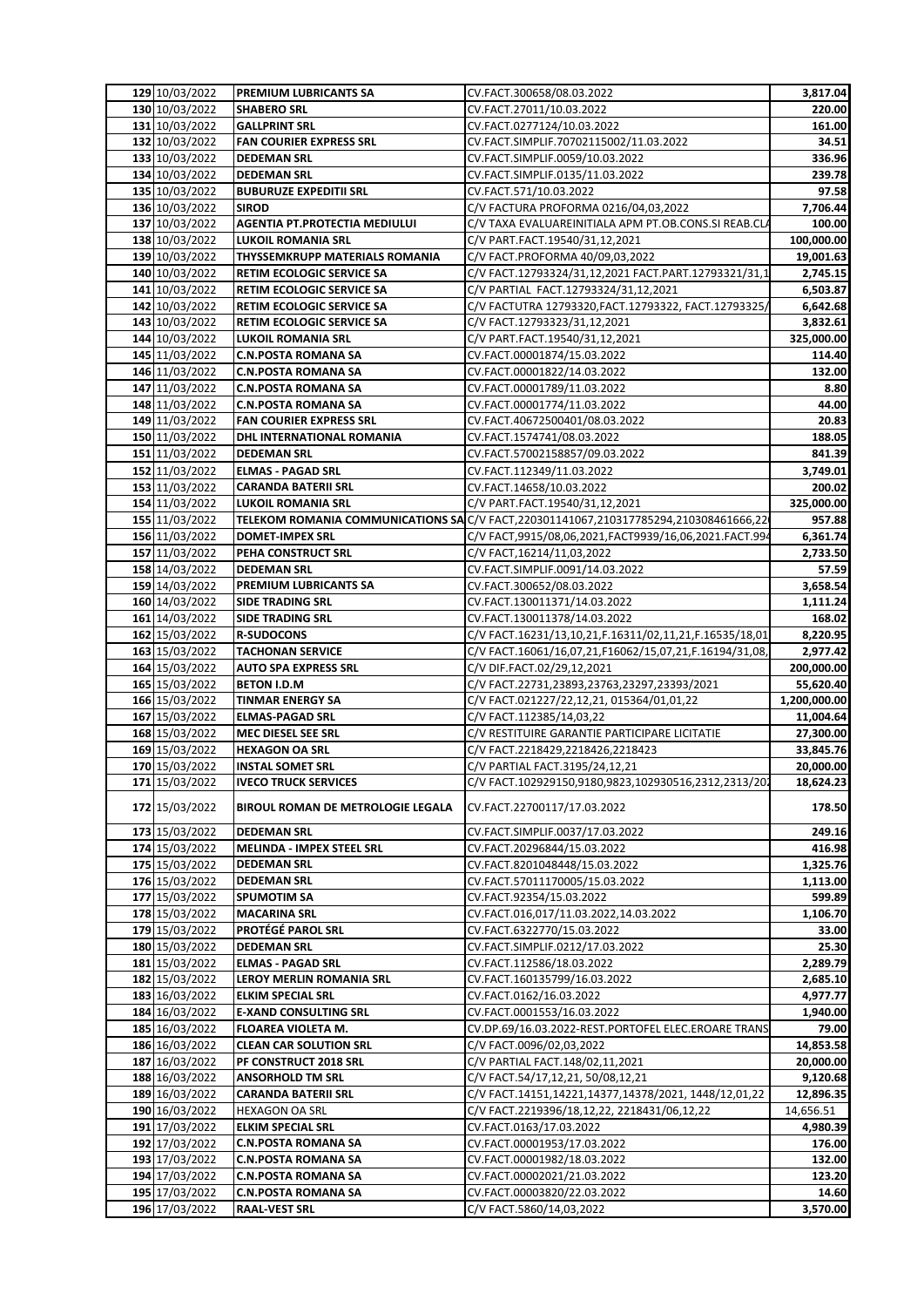| 197 17/03/2022                   | <b>COPROT SRL</b>                                  | C/V FACT.36699/11,10,2021                                                       | 23,175.85          |
|----------------------------------|----------------------------------------------------|---------------------------------------------------------------------------------|--------------------|
| 198 17/03/2022                   | <b>AGRICO LEI FRESH SRL</b>                        | C/V PART.FACT.0903/29,09,21                                                     | 7,000.00           |
| 199 17/03/2022                   | <b>DHARMA CONSTRUCT SRL</b>                        | C/V FACT.89952/11,02,2022                                                       | 600.48             |
| 200 17/03/2022                   | <b>ALFA STAR IMPEX SRL</b>                         | C/V FACT.2021                                                                   | 14,873.56          |
| 201 17/03/2022                   | <b>AUTO TEST ECHIPAMENT SRL</b>                    | C/V PART.FACT.0378/26,10,21                                                     | 10,000.00          |
| 202 17/03/2022                   | <b>IDEEA IMPERIAL TIM SRL</b>                      | C/V FACT.5181,5308/2021                                                         | 9,853.20           |
| 203 17/03/2022                   | <b>TINMAR ENERGY SA</b>                            | C/V FAT.0047/29,03,21, DIF.F.015364/01,01,2022; PART.F.0                        | 2,000,000.00       |
| 204 17/03/2022                   | <b>TOPPRINT TIM SRL</b>                            | C/V PART.FACT.20262/05,11,21                                                    | 10,000.00          |
| 205 18/03/2022                   | D.F.MUN.TIMISOARA                                  | CV.FACT.129257/18.03.2022                                                       | 50.00              |
| 206 18/03/2022                   | A.N.C.P.I.                                         | CV.FACT.2715070/18.03.2022                                                      | 20.00              |
| 207 18/03/2022                   | <b>CASAMBIENT SRL</b>                              | CV.FACT.28620/18.03.2022                                                        | 5,000.00           |
| 208 18/03/2022                   | <b>BERENZ SPEDITION SRL</b>                        | C/V FACTURA 1240/17,03,2022                                                     | 193.97             |
| 209 18/03/2022                   | <b>AHY OFFICE SRL</b>                              | C/V FACTURA 32/23,02,2022                                                       | 1,999.20           |
| 210 18/03/2022                   | <b>BOTA DRAGOS PRESSALERT PFA</b>                  | C/V FACTURA 19/23,02,2022                                                       | 1,999.20           |
| 211 18/03/2022                   | <b>VODAFONE ROMANIA SA</b>                         | C/V FACTURA PARTIAL VDF472076382/08,11,2021                                     | 8,762.71           |
| 212 18/03/2022                   | <b>ELECTRICA FURNIZARE SA</b>                      | C/V FACTURA PARTIAK 9597334475/22,02,2022<br>C/V FACTURA PARTIAL 213/01,02,2022 | 11,960.39          |
| 213 18/03/2022                   | <b>TINMAR ENERGY SA</b><br><b>STRAFAN BOATS</b>    |                                                                                 | 103,588.41         |
| 214 18/03/2022<br>215 18/03/2022 | ADMINISTRATIA FONDULUI DE MEDIU                    | C/V FACTURA 9761/17,03,2022<br>C/V FOND DE MEDIU FEBRUARIE 2022                 | 5,190.00<br>3.00   |
| 216 18/03/2022                   | <b>COTIDIAN KLASICO SRL</b>                        | C/V FACT.1338/16,03,2022                                                        | 4,000.00           |
| 217 21/03/2022                   | <b>AGENTIILE OFENSIV SRL</b>                       | C/V FACT.1711/25.11.21;1718/03.12;17323/15.12.21                                | 6,842.50           |
| 218 21/03/2022                   | <b>ARR</b>                                         | C/V 1 COPIE LICENTA TR, PT.1 AN SI ACTUALIZARE BAZA DE I                        | 301.00             |
| 219 21/03/2022                   | <b>MUSAT OANA PFA</b>                              | C/V FACT.918/02,12,21                                                           | 800.00             |
| 220 21/03/2022                   | <b>RIPENSIS MEDIA TRUST SRL</b>                    | C/V FACT.3023,3012,3216,2691/2021                                               | 3,570.00           |
| 221 21/03/2022                   | <b>WSC EXPERT STRUCTURE SRL</b>                    | C/V PART.FACT.22005/09,03,22                                                    | 7,672.00           |
| 222 21/03/2022                   | <b>WSC EXPERT STRUCTURE SRL</b>                    | C/V GAR.BUNA EXECUTIE LA FACT.22005/09,03,22                                    | 658.00             |
| 223 21/03/2022                   | <b>TOP STING SRL</b>                               | C/V FACT.PART.8278;4256,3753,2665;2617                                          | 19,025.00          |
| 224 21/03/2022                   | <b>VERTIQUAL ENGINEERING SRL</b>                   | C/V PART.F.9840/02,11,2021                                                      | 10,000.00          |
| 225 21/03/2022                   | <b>HEXAGON OA SRL</b>                              | C/V FACT.2219397;2219399/18,12,21                                               | 29,413.24          |
| 226 21/03/2022                   | <b>COPROT SRL</b><br>C/V FACT.36713;36714/11,10,21 |                                                                                 | 24,472.11          |
| 228 21/03/2022                   | <b>NOTABIL PEP FRANCHISE SRL</b>                   | CV.FACT.41506/16.03.2022                                                        | 54.00              |
| 229 21/03/2022                   | TIM CICLOP SRL                                     | CV.FACT.2106215/17.03.2022                                                      | 21.00              |
| 230 21/03/2022                   | TIM CICLOP SRL                                     | CV.FACT.0112135/22.03.2022                                                      | 26.36              |
| 231 21/03/2022                   | <b>IDENTITEHNICA BMI SRL</b>                       | CV.FACT.2051/23.03.2022                                                         | 1,666.00           |
| 232 21/03/2022                   | <b>SIDE TRADING SRL</b>                            | CV.FACT.130012334/23.03.2022                                                    | 817.87             |
| 233 21/03/2022                   | <b>M&amp;C OVERVOLTAGE SRL</b>                     | CV.FACT.8079/24.03.2022                                                         | 583.10             |
| 234 21/03/2022                   | RMB CASA AUTO TIMISOARA SRL                        | CV.FACT.2364420/25.03.2022                                                      | 385.42             |
| 235 21/03/2022                   | <b>DEDEMAN SRL</b>                                 | CV.FACT.8200545114/25.03.2022                                                   | 1,087.85           |
| 236 21/03/2022                   | <b>DEDEMAN SRL</b>                                 | CV.FACT.57005129662/23.03.2022                                                  | 1,076.55           |
| 237 21/03/2022                   | <b>FAN COURIER EXPRESS SRL</b>                     | CV.FACT.40812061101/22.03.2022                                                  | 20.83              |
| 238 21/03/2022                   | <b>FAN COURIER EXPRESS SRL</b>                     | CV.FACT.40832061102/24.03.2022                                                  | 41.66              |
| 239 21/03/2022                   | <b>DEDEMAN SRL</b>                                 | CV.FACT.SIMPLIF.0047/25.03.2022                                                 | 123.70             |
| 240 21/03/2022                   | <b>DEDEMAN SRL</b>                                 | CV.FACT.SIMPLIF.0323/21.03.2022                                                 | 103.33             |
| 241 21/03/2022                   | <b>DEDEMAN SRL</b>                                 | CV.FACT.SIMPLIF.0181/25.03.2022                                                 | 68.97              |
| 242 21/03/2022                   | <b>AUTO - OVARM SRL</b>                            | CV.FACT.2022110489/25.03.2022                                                   | 88.53              |
| 243 21/03/2022                   | <b>MOTU MIS SRL</b>                                | CV.FACT.2406/25.03.2022                                                         | 2,593.60           |
| 244 21/03/2022                   | <b>EXPERT PRO LIGHT SRL</b>                        | CV.FACT.20079/18.03.2022                                                        | 1,838.91           |
| 245 22/03/2022                   | <b>CAPITANIA ZONALA GALATI</b>                     | CV.FACT.111330/03.12.2021                                                       | 217.76             |
| 246 22/03/2022                   | <b>CAPITANIA ZONALA GALATI</b>                     | CV.FACT.111329/03.12.2021                                                       | 217.76             |
| 247 22/03/2022                   | <b>MANETON SRL</b>                                 | CV.FACT.0147/22.03.2022                                                         | 240.00             |
| 248 22/03/2022                   | <b>MUGAMBO SRL</b>                                 | CV.FACT.0320/22.03.2022                                                         | 240.00             |
| 249 22/03/2022                   | <b>DEDEMAN SRL</b>                                 | CV.FACT.SIMPLIF.0027/24.03.2022                                                 | 203.34             |
| 250 22/03/2022                   | <b>DEDEMAN SRL</b>                                 | CV.FACT.SIMPLIF.0141/22.03.2022                                                 | 34.07              |
| 251 22/03/2022                   | <b>DEDEMAN SRL</b>                                 | CV.FACT.SIMPLIF.0030/23.03.2022                                                 | 45.68              |
| 252 22/03/2022                   | LIDI'S COMPANY SRL                                 | CV.FACT.4480/22.03.2022                                                         | 1,785.00           |
| 253 22/03/2022                   | LEROY MERLIN ROMANIA SRL                           | CV.FACT.160136637/23.03.2022                                                    | 129.00<br>1,481.97 |
| 254 22/03/2022<br>255 22/03/2022 | <b>ELMAS - PAGAD SRL</b><br><b>DEDEMAN SRL</b>     | CV.FACT.112821/24.03.2022<br>CV.FACT.57002159064/23.03.2022                     | 1,319.40           |
| 256 22/03/2022                   | <b>PARTOS SRL</b>                                  | C/V FACT.90116;90118;90117;90116;90115/2021                                     | 8,341.90           |
| 257 22/03/2022                   | <b>ELMAS-PAGAD SRL</b>                             | C/V 112554;112295;112673/2022                                                   | 19,318.89          |
| 258 22/03/2022                   | <b>COMANDOR SRL</b>                                | C/V FACT.202109202/08,11,2021                                                   | 6,247.50           |
| 259 22/03/2022                   | <b>EXPERT PRO LIGHT SRL</b>                        | C/V FACT.1997819972/2021                                                        | 23,798.39          |
| 260 22/03/2022                   | PF CONSTRUCT 2018 SRL                              | C/V PART.FACT.148/02,11,2021                                                    | 10,000.00          |
| 261 23/03/2022                   | <b>O.N.R.C.</b>                                    | CV.FACT.1002569/23.03.2022                                                      | 183.00             |
| 262 23/03/2022                   | <b>CASAMBIENT SRL</b>                              | CV.FACT.28630/24.03.2022                                                        | 4,373.00           |
| 263 23/03/2022                   | <b>DEDEMAN SRL</b>                                 | CV.FACT.8200638734/24.03.2022                                                   | 626.96             |
| 264 23/03/2022                   | ARR                                                | C/V CONTROL ISCTR MENTINERE VALABILITATE AUTORIZAT                              | 800.00             |
| 265 23/03/2022                   | PILKINGTON AUTOMOTIVE ROMANIA SA                   | C/V FACT.840393746/10,01,22                                                     | 3,548.65           |
| 266 23/03/2022                   | <b>M&amp;C OVERVOLTAGE SRL</b>                     | C/V FACT.7847/10.11.21; 7851/12.11.21                                           | 2,945.25           |
|                                  |                                                    |                                                                                 |                    |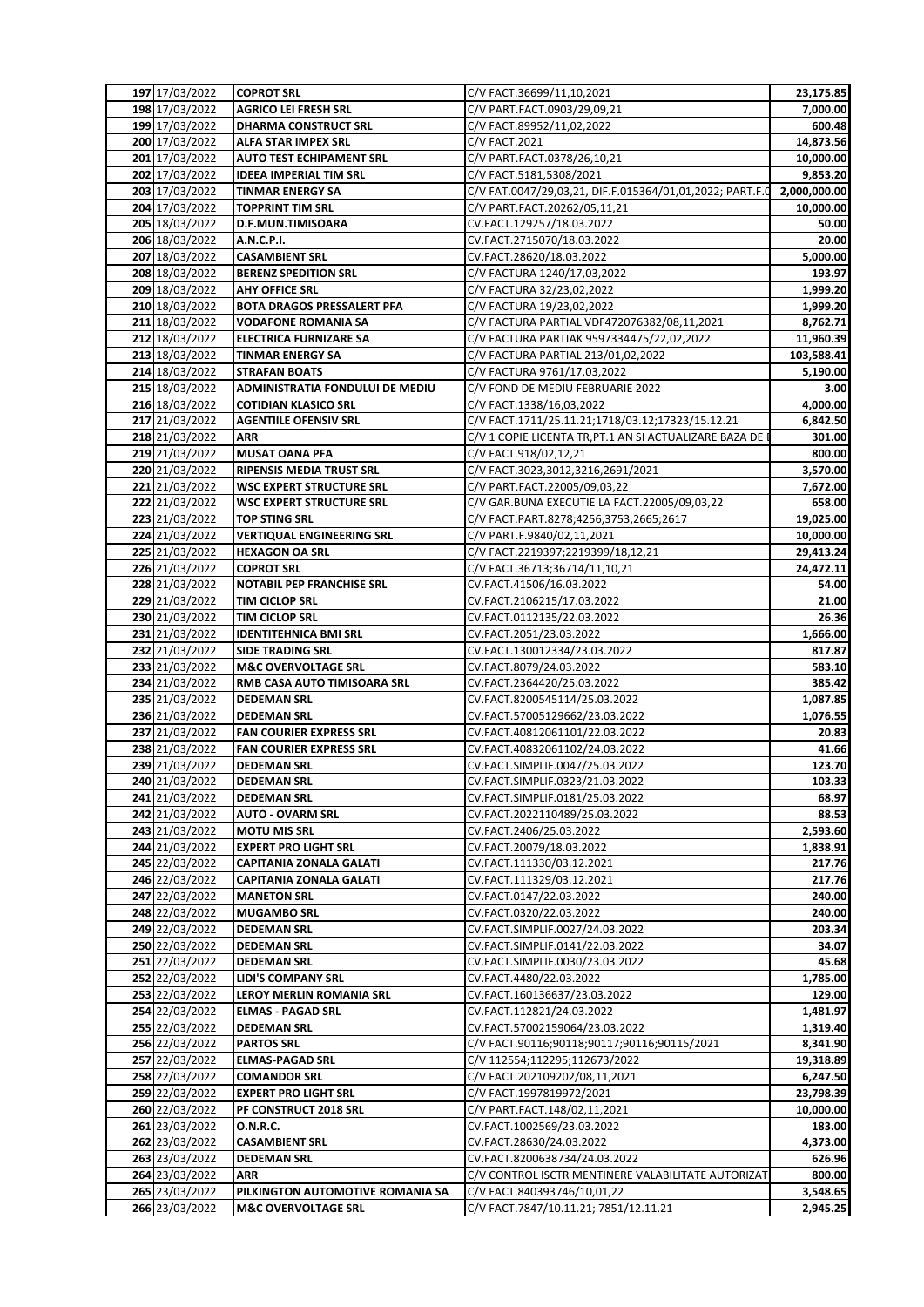| 267 23/03/2022                   | <b>COLTERM SA</b>                                | C/V FACT.5101/14,01,21                                                       | 13,195.89            |
|----------------------------------|--------------------------------------------------|------------------------------------------------------------------------------|----------------------|
| 268 23/03/2022                   | ALFA STAR IMPEX SRL                              | C/V FACT.21296;21346;21418;21420;21421;21422;21423;2                         | 11,979.29            |
| 269 23/03/2022                   | <b>FOERCH SRL</b>                                | C/V FACT.117224;116656;115858/2021                                           | 6,075.78             |
| 270 23/03/2022                   | <b>AGRICO LEI FRESH SRL</b>                      | C/V DIF.FACT.0903/29,09,21                                                   | 7,280.00             |
| 271 23/03/2022                   | RMB CASA AUTO TIMISOARA SRL                      | C/V FACT.2062861;2062512;2062275;2062274/2021                                | 19,318.02            |
| 272 23/03/2022                   | <b>CREATIVE MEDIA SRL</b>                        | C/V PART.FACT.4734/03,12,21                                                  | 17,878.51            |
| 273 24/03/2022                   | SERBAN SERVICE CENTER SRL                        | CV.FACT.155199/25.03.2022                                                    | 83.45                |
| 274 24/03/2022                   | <b>DEDEMAN SRL</b>                               | CV.FACT.SIMPLIF.0003/28.03.2022                                              | 84.07                |
| 275 24/03/2022                   | <b>IMPRIMERIA MIRTON SRL</b>                     | CV.FACT.24495/24.03.2022                                                     | 999.60               |
| 276 24/03/2022                   | <b>HORNBACH CENTRALA SRL</b>                     | CV.FACT.8590617/24.03.2022                                                   | 1,599.00             |
| 277 24/03/2022                   | <b>DEDEMAN SRL</b>                               | CV.FACT.57011170198/24.03.2022                                               | 1,988.86             |
| 278 24/03/2022                   | <b>DEDEMAN SRL</b>                               | CV.FACT.SIMPLIF.0037/28.03.2022                                              | 212.77               |
| 279 24/03/2022                   | <b>DEDEMAN SRL</b>                               | CV.FACT.SIMPLIF.0067/28.03.2022                                              | 186.92               |
| 280 24/03/2022                   | <b>ARABESQUE SRL</b>                             | CV.FACT.408610136197/25.03.2022                                              | 615.00               |
| 281 24/03/2022                   | <b>LOAD SYS GROUP SRL</b>                        | C/V FACT.302594/24,03,2022                                                   | 12,852.00            |
| 282 24/03/2022                   | <b>SINDRI SRL</b>                                | C/V FACT.3592/24,03,2022                                                     | 6,247.50             |
| 283 24/03/2022                   | <b>INSTAL SOMET SRL</b>                          | C/V DIF.FACT.3195/24,12,2021                                                 | 20,490.73            |
| 284 24/03/2022                   | ARR                                              | C/V 1 LICENTA COMUNITARA 1 AN SI 1 ORA CONSULTANTA                           | 301.00               |
| 285 24/03/2022                   | <b>INASI ZOLTAN</b>                              | C/V AJUTOR DECES CF.CCM                                                      | 6,000.00             |
| 286 24/03/2022                   | <b>SMTT</b>                                      | C/V FACT.20220085;220105;106;126;185/2022<br>C/V FACT.039463/29,11,21        | 6,307.00             |
| 287 25/03/2022                   | <b>TOALETE ECOLOGICE SRL</b><br>PROFLEX VEST SRL | C/V FACT.21025/02.11.21; 21069/04.11.21                                      | 9,817.50             |
| 288 25/03/2022<br>289 25/03/2022 | <b>ROLLING SRL</b>                               | C/V FACT.760275/02.03.2022                                                   | 3,142.60<br>2,636.32 |
| 290 25/03/2022                   | <b>VODAFONE ROMANIA SA</b>                       | C/V FACT.476404054/08,12,21                                                  | 11,676.78            |
| 291 25/03/2022                   | <b>VODAFONE ROMANIA SA</b>                       | C/V FACT.480533516/08,01,22                                                  | 13,290.40            |
| 292 25/03/2022                   | <b>VERTIQUAL ENGINEERING SRL</b>                 | C/V DIF.FACT.9840/02,11,21                                                   | 10,000.00            |
| 293 25/03/2022                   | <b>ROCKA GENCO SRL</b>                           | C/V DIF.FACT.51094/16,08,21                                                  | 10,000.00            |
| 294 25/03/2022                   | ALTERSTARTER K.K.F SRL                           | C/V FACT.6944/21,03,2022                                                     | 3,120.00             |
| 295 25/03/2022                   | <b>KLEMAT SRL</b>                                | C/V FACT.58451,58447/2022                                                    | 11,063.43            |
| 296 25/03/2022                   | <b>BRICEAG LIDIA</b>                             | CV.DP.100/25.03.2022, RESTITUIRE AB.GEN.30 ZILE                              | 65.00                |
| 297 25/03/2022                   | <b>CASAMBIENT SRL</b>                            | CV.FACT.28633/25.03.2022                                                     | 3,455.00             |
| 298 25/03/2022                   | <b>ELMAS - PAGAD SRL</b>                         | CV.FACT.112870/25.03.2022                                                    | 804.64               |
| 299 25/03/2022                   | <b>ROMSTAL IMPEX SRL</b>                         | CV.FACT.1129062751/25.03.2022                                                | 740.00               |
| 300 25/03/2022                   | <b>LUKOIL ROMANIA SRL</b>                        | CV.FACT.LKR22TM41B00160/18.03.2022                                           | 450.26               |
| 301 25/03/2022                   | <b>LUKOIL ROMANIA SRL</b>                        | CV.FACT.LKR22TM39B00755/28.03.2022                                           | 1,801.04             |
| 302 25/03/2022                   | <b>C.N.POSTA ROMANA SA</b>                       | CV.FACT.DIV00002259/30.03.2022                                               | 8.80                 |
| 303 25/03/2022                   | <b>C.N.POSTA ROMANA SA</b>                       | CV.FACT.DIV00002144/25.03.2022                                               | 70.40                |
| 304 25/03/2022                   | <b>C.N.POSTA ROMANA SA</b>                       | CV.FACT.DIV00002184/28.03.2022                                               | 38.70                |
| 305 25/03/2022                   | <b>C.N.POSTA ROMANA SA</b>                       | CV.FACT.DIV00002217/29.03.2022                                               | 52.80                |
| 306 25/03/2022                   | <b>C.N.POSTA ROMANA SA</b>                       | CV.FACT.DIV00002252/30.03.2022                                               | 8.80                 |
| 307 28/03/2022                   | <b>O.N.R.C.</b>                                  | CV.FACT.1002747/29.03.2022                                                   | 976.00               |
| 308 28/03/2022                   | <b>KAYCSA ANDREI-MIHAI</b>                       | CV.DP.102/28.03.2022, RESTITUIRE PORTOFEL ELECTRONIC                         | 675.50               |
| 309 28/03/2022                   | <b>ALEXANDRESCU LAURA</b>                        | CV.DP.104/28.03.2022, RESTITUIRE PORTOFEL ELECTRONIC                         | 30.00                |
| 310 28/03/2022                   | <b>ELECTROECHIPAMENT INDUSTRIAL SRL</b>          | C/V FACT.3010999/31,12,2021                                                  | 2,356.20             |
| 311 28/03/2022                   | <b>VELNAT COMPROD SRL</b>                        | C/V DIF.FACT.004213FACT.;004108/2021                                         | 13,000.00            |
| 312 28/03/2022                   | <b>ALTIMATE SA</b>                               | C/V PART.FACT.21010194/25,05,2021                                            | 16,000.00            |
| 313 28/03/2022                   | PF CONSTRUCT 2018 SRL                            | C/V PART.FACT.148/02,11,2021                                                 | 20,000.00            |
| 314 28/03/2022                   | <b>ATMA GROUP SRL</b>                            | C/V FACT.213866/05,08;214155/30,08;214603/22,09,2021                         | 4,666.52             |
| 315 28/03/2022                   | <b>ANSORHOLD TM SRL</b>                          | C/V FACT.42/30,08,2021                                                       | 5,164.40             |
| 316 28/03/2022                   | <b>TOALETE ECOLOGICE SRL</b>                     | C/V FACT.039844/31,12,2021                                                   | 9,817.50             |
| 317 29/03/2022                   | <b>GENERAL SERV ELECTRO CONSTRUCT SRL</b>        | C/V FACT.39628/16,09,21                                                      | 1,035.30             |
| 318 29/03/2022                   | <b>TINMAR ENERGY SA</b>                          | C/C DIF.FACT.0213/01,02,2022                                                 | 1,100,000.00         |
| 319 29/03/2022                   | <b>LUKOIL ROMANIA SRL</b>                        | C/V FACT.00979/31,01,2022                                                    | 1,341,642.32         |
| 320 29/03/2022                   |                                                  | MERCEDES BENZ TRUCKS&BUSES ROMANIA C/V FACT. PROF.CF. OFERTA 816363/14,03,22 | 136,451.31           |
| 321 29/03/2022                   | <b>COPROT SRL</b>                                | C/V FACT.36707,36710,36715,36742,36760/2021                                  | 77,333.11            |
| 322 29/03/2022                   | <b>EXPLOMED SRL</b>                              | C/V PART.FACT.22015/20.12.2021                                               | 14,185.00            |
| 323 29/03/2022                   | <b>AUTO TEST ECHIPAMENT SRL</b>                  | C/V DIF.FACT.0378/26,10,2021                                                 | 9,641.09             |
| 324 29/03/2022                   | <b>FORKLIFT EST SRL</b>                          | C/V FACT.1693/01,10,2021                                                     | 13,387.50            |
| 325 29/03/2022                   | <b>BOT ARETA ALEXANDRA</b>                       | CV.DP.108/29.03.2022, RESTITUIRE PORTOFEL ELECTRONIC                         | 90.00                |
| 326 29/03/2022                   | <b>E-XAND CONSULTING SRL</b>                     | CV.FACT.0001555/29.03.2022                                                   | 2,600.00             |
| 327 29/03/2022                   | <b>MADEAN MIHAELA S.</b>                         | CV.DP.110/29.03.2022, RESTITUIRE PORTOFEL ELECTRONIC                         | 66.00                |
| 328 29/03/2022                   | <b>SIDE TRADING SRL</b>                          | CV.FACT.130012836/29.03.2022                                                 | 1,234.25             |
| 329 29/03/2022                   | <b>BLUE SYS TECHNOLOGIES SRL</b>                 | CV.FACT.04443/29.03.2022                                                     | 155.00               |
| 330 29/03/2022                   | <b>BUBURUZE EXPEDITII SRL</b>                    | CV.FACT.581/29.03.2022                                                       | 26.18                |
| 331 29/03/2022                   | ELBI ELECTRIC & LIGHTING SRL                     | CV.FACT.222000451/30.03.2022                                                 | 98.70                |
| 332 29/03/2022                   | <b>EEE SA</b>                                    | CV.FACT.3655500/29.03.2022                                                   | 483.00               |
| 333 29/03/2022                   | ATUDOREI NECULAE P.F.A.                          | CV.FACT.205/30.03.2022                                                       | 470.00               |
| 334 29/03/2022                   | <b>DEDEMAN SRL</b>                               | CV.FACT.0040/30.03.2022                                                      | 84.60                |
| 335 29/03/2022                   | <b>DEDEMAN SRL</b>                               | CV.FACT.0022/29.03.2022                                                      | 21.37                |